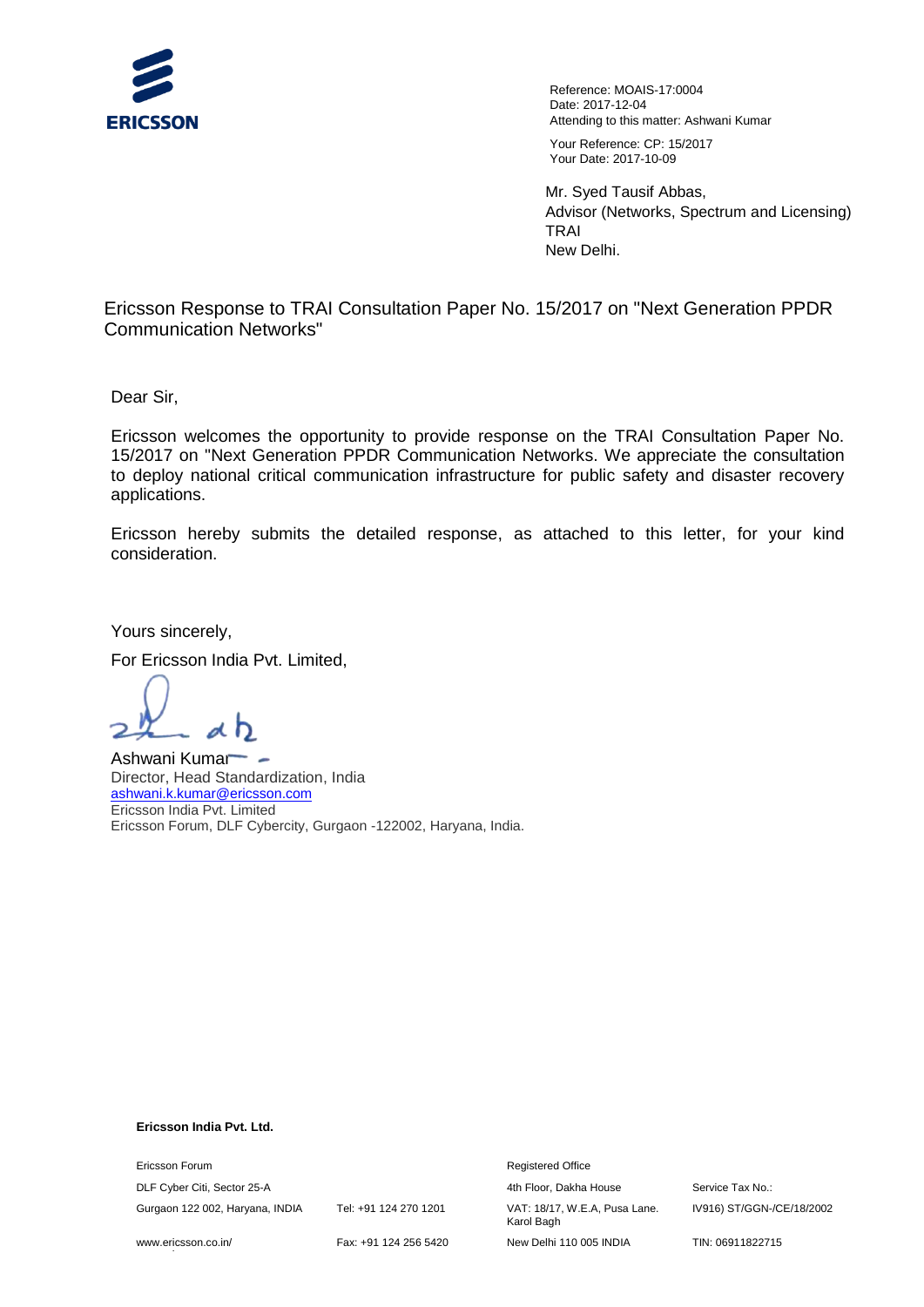

# Ericsson Response to TRAI Consultation Paper No. 15/2017

Next Generation PPDR Communication Networks

TRAI Consultation on PPDR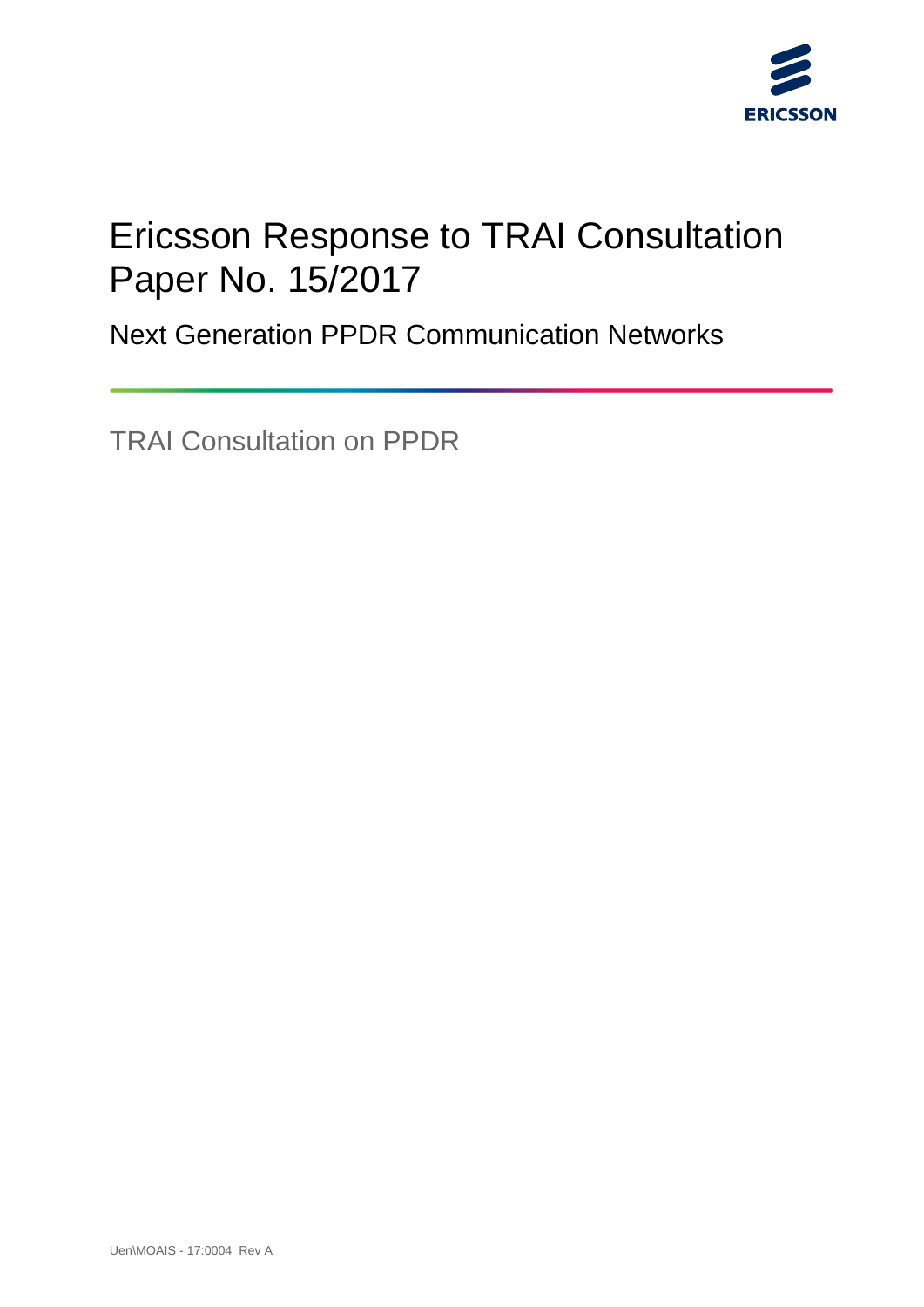$\epsilon$ 

### Ericsson response to TRAI

## Consultation Paper No. 15/2017 CHAPTER V: ISSUES FOR CONSULTATION

Q1. Do you consider the existing fragmented model of PPDR communication network in the country adequate to meet the present-day challenges? If not, what are the deficiencies in the existing model of PPDR?

### Ericsson response

Currently, public safety networks adopt the narrow-band digital trunking technology, like TETRA and P25 systems, primarily meant for voice communication, providing low bandwidths and poor mobility. Besides, with the advent of LTE technology as a mature and a natural choice for broadband PPDR applications, these narrowband PPDR technologies will face a challenge in evolution.

The current framework despite consuming large amounts of costly spectrum, a dedicated organization to manage the network and services, scalability issues, does not offer the evolving needs of the public safety and emergency communication needs.

- The current PPDR networks based on narrow band technologies like ETSI/TETRA, APCO/P25 systems are going to be outdated and extinct once the global uptake for broadband PPDR based on LTE takes place on large scale hence there would be issues in evolution. Cost per Gigabyte for existing networks are prohibitive compared to high spectral efficiencies and flexibilities offered by LTE.
- Narrow-band digital trunking can no longer meet the increasing needs of multi-media services on public safety networks. Instead, LTE broadband trunking, featuring large bandwidths, high data-rates, and IP-based operation, supporting multimedia communication including eMBMS (video) to/from disaster site, is becoming the mainstream in the market, ushering an era of LTE-based public-safety networks.
- PPDR agencies in India are issued license by DoT under CMRTS category, accordingly spectrum is allocated by WPC Wing of DoT in the 300 MHz or 400 MHz or 800 MHz bands. This has resulted in fragmented assignments with inefficient use of precious and prime sub-GHz spectrum. Whereas, broadband PPDR using LTE, is the optimal choice for an integrated PPDR network providing leading-edge services standardized by 3GPP in Rel. 12, 13 and 14.
- This has been observed that while public safety and security agencies have their individual networks in place, they continually face a challenge to have seamless communication and information sharing with other agencies. This is due to the facts that their networks are either not inter-operable or they are just not compatible with each other. This deprives the agencies of instant cross-agency coordination and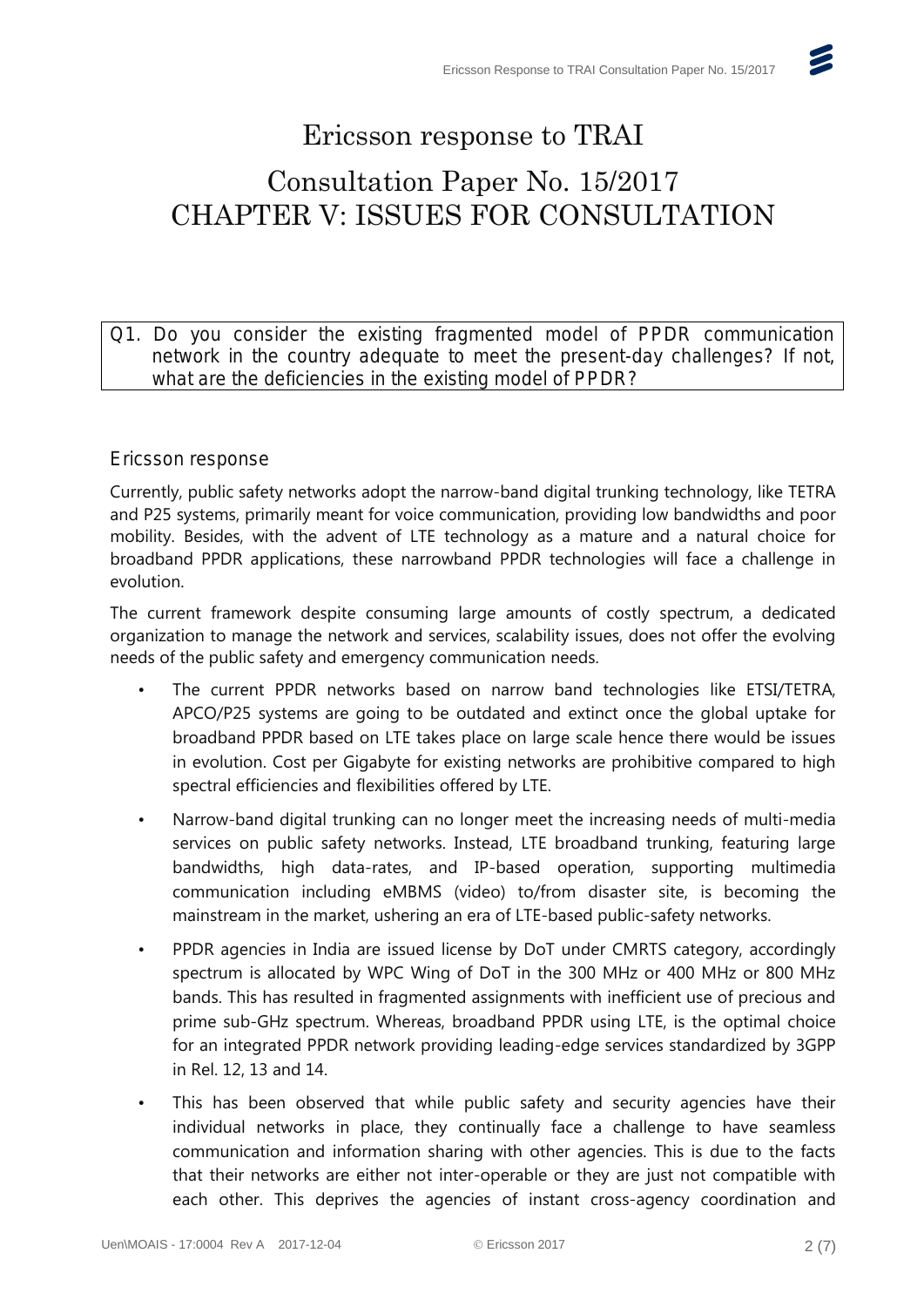

exchange of mission-critical information exchange which eventually results in to ineffective mitigation of safety and disaster situation.

As urbanization and globalization speed up, an increased occurrence of terrorist attacks, natural disasters, crimes, and diseases pose greater threat to public safety. As a result, the governments are working their way to establish advanced public safety telecom system by using cutting-edge information and communications technologies, to deal with public safety problems.

In today's connected world, there is a great need for enriched multimedia tools, data & video analytics and sophisticated applications for public safety applications. We summarize some key global developments in this area in the following -

The increased demand from the public safety sector for better intelligence and situational awareness means that LTE and predictive policing will ultimately go hand-in-hand. Mobile broadband can help emergency services by creating more efficient processes, using live mobile video, situational aware dispatching and remote diagnostics etc. All this has been made possible by effort made by a diverse ecosystem of contributors working together on an open platform and communications standard approved by 3GPP – a global standards body.

Ericsson would recommend creation of a unified national infrastructure for critical communication, for use by all security, public safety and disaster recovery agencies, leveraging LTE technology catering to all use cases for public safety, police communication, disaster recovery. This provides cost efficient deployment, efficient spectrum usage and seamless upgrades without stranding capacity due to multi-user environment.

Q2. In the various models described in para 2.11-2.15, in your opinion which of the model (dedicated, commercial, hybrid) will be more suitable for Indian conditions? or Is there any other alternate model which would be more suitable for Indian telecom environment? Please provide rationale for the suggested model.

#### Ericsson response

The public safety organizations are currently operating narrowband technologies such as TETRA or P25. In the evolution to integrated broadband PPDR network based on LTE technology, PPDR agencies may continue using the TETRA network for voice-communication while assigning the broadband applications to the LTE PPDR network. The interconnection between the two may be done through a gateway.

MCPTT (mission critical push-to-talk) has now been standardized in the 3GPP LTE standard and eases difficulties to migrate from narrowband with identical feature sets as well as it offers the opportunity for Greenfield situations to avoid the costs of multiple-layer implementations. By leveraging the strengths of LTE and adding a comprehensive set of features needed for public safety communications, Mission Critical Push to Talk brings technical unity to commercial and public safety PTT communications. 3GPP has defined requirements for Mission Critical Push to Talk (MCPTT) application in LTE Release 13 (Technical Specifications TS 3GPP TS 24.380 version 13.0.2 Release 13). The functionality from TETRA and P25 standards has also been included in LTE Release 13.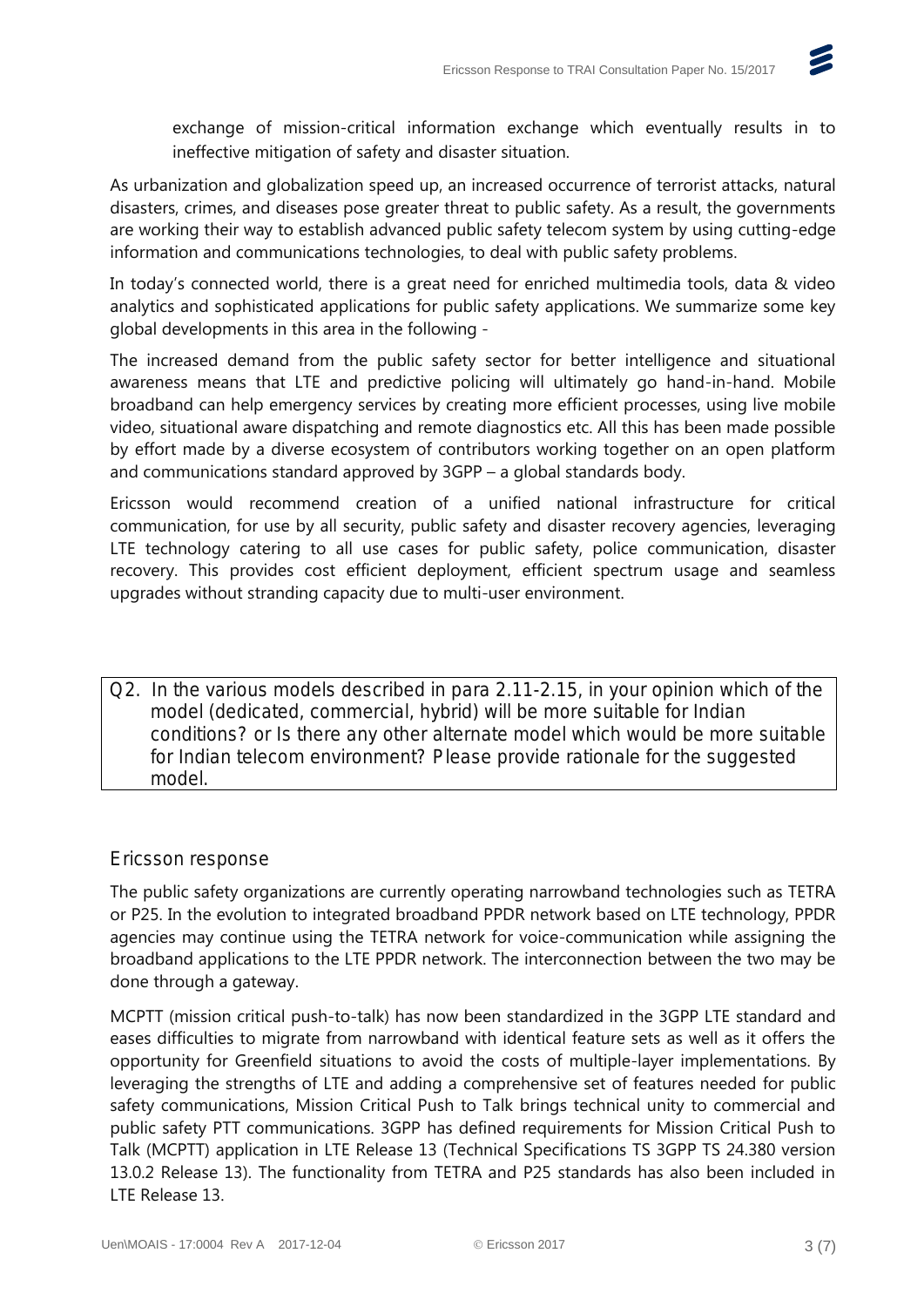

As far as deployment strategy is concerned, the public safety agencies may there are three broad approaches to it – Dedicated PPDR network, PPDR infrastructure using Commercial networks, and Hybrid approach leveraging Dedicated PPDR infrastructure in part and sharing with Commercial networks in the rest, as summarized below.

| <b>Commercial networks</b> |                                                                               | <b>Dedicated networks</b>                  |                                                                               | <b>Hybrid approach</b>                         |                                                                               |
|----------------------------|-------------------------------------------------------------------------------|--------------------------------------------|-------------------------------------------------------------------------------|------------------------------------------------|-------------------------------------------------------------------------------|
| <b>Pro</b>                 | Cons                                                                          | Pro                                        | Cons                                                                          | Pro                                            | Cons                                                                          |
| Instant coverage           | Main focus on<br>commercial<br>services                                       | Control over<br>network resources          | Dedicated<br>spectrum                                                         | Pay as you grow -<br>cost managed              | Dedicated<br>spectrum                                                         |
| Lower costs                | Governed by<br>profitability                                                  | Hardened for<br>critical<br>communications | High upfront<br>costs                                                         | Better control of<br>coverage and<br>resources | Large access<br>network costs                                                 |
|                            | Low commercial<br>viability for<br>coverage in<br>sparsely<br>populated areas | Better security                            | Needs new<br>organization to<br>manage and<br>operate network<br>and services | Moderate costs<br>and swift coverage           | Needs new<br>organization to<br>manage and<br>operate network<br>and services |

#### **TABLE - 1**

Irrespective of the approach undertaken, looking in to the stringent availability requirements, group communication with pre-emption facility and security requirements, the PPDR network infrastructure needs to be custom-built with necessary hardening and deployment of equipment which is equipped with critical communication requirements as specified by 3GPP in Release 12, 13 and 14.

The PPDR network should be built upon hardened requirements for critical communication which may be primarily meant for PPDR services while also providing the commercial services but the commercial services would be preempted once there is a disaster or some public safety incident.

Dedicated network, if deployed exclusively by PPDR agencies, will require huge capital investment. Further technological advancements will require periodic investments in future. It is appropriate and better to discuss and adopt futuristic approach which may not become economic constraint to PPDR agencies as well as can yield commercial value.

#### **Considering the stated services aspects and budgetary constraints, it makes the most sense to take a middle path using hybrid approach -**

- In certain highly vulnerable and disaster-prone areas, a dedicated network could be set up by public safety organizations. This would ensure very high security and availability aspects for certain key areas.
- In other places, the large telecom operators may be engaged to plan, design, build and operate the network for public safety agencies using the spectrum allocated to public safety agencies. However, the core for PPDR/ Emergency services may be separate from commercial operations.
- The agencies may choose different telecom operators in different parts of the country to provide diversity and redundant connectivity across them.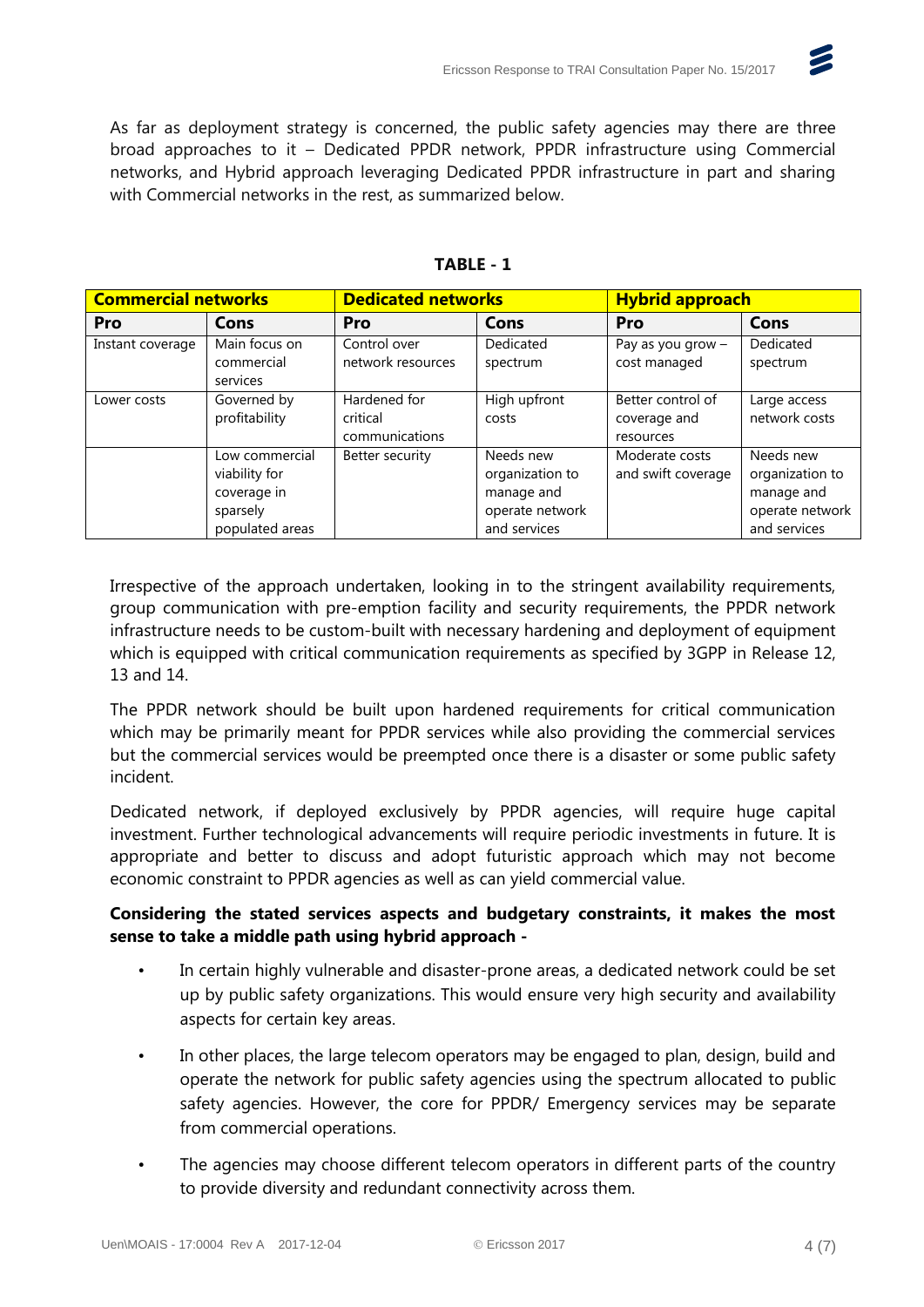

• To provide additional data and voice coverage and fallback in the event of a crisis, the LTE core can also be bridged to other commercial LTE and 3G radio networks. In all cases, additional coverage and capacity can be provided by a cell on wheels (CoW) for temporary expansion of the network in disaster areas – which can be dispatched together with emergency services.

#### Q4. Will it be technically feasible and beneficial to permit PPDR trunking service roaming on public telecom networks? If yes, what challenges do you foresee in implementation of such an arrangement? Please justify your answer.

### Ericsson response

Given the large geographical area of the country and remote isolated locations of the disaster sites, this is recommended to put in place roaming arrangements of PPDR network with public networks to provide coverage outside PPDR network footprint. This would also provide a fallback option in case of PPDR network outages. The arrangement should be driven by clear SLA (service level agreements), TAT (turn-around time) and KPIs (key performance indicators) covering availability and performance objectives for various PPDR services.

Once the trunking user moves out of the private network or in case of network failure, it should be able to access the public network through an upper layer IP data-connection back to the PPDR PTT (push to talk) server, meaning that the user can still access the full range of services, broadband and otherwise, regardless of location.

The PPDR mobile applications can be installed on any commercial smartphone allowing the user to access PPDR PTT server and other backend servers, through the public network's data connection.

With hybrid-mode of deployment as the efficient approach for PPDR, wherein a captive PPDR user can also use public networks as well, Ericsson recommends planning the BB PPDR networks in popular LTE spectrum bands deployed in the country to ensure easy roaming across PPDR and public mobile networks along with large-scale ecosystem.

With a VPN connection between the PTT server and handset in the public network being already established, the end to end encrypted data can be transmitted through the public network in a secure manner. Therefore, issue of security of the PTT service over the public network is also taken care of.

### Q5. Can frequency bands be identified exclusively for public protection and disaster relief? What are the candidate bands for PPDR operations in India?

#### Ericsson response

We are of the firm opinion that PPDR networks should be developed in commercial bands which provides roaming, fall back, cost efficiencies due to ecosystem availability, costs and choice.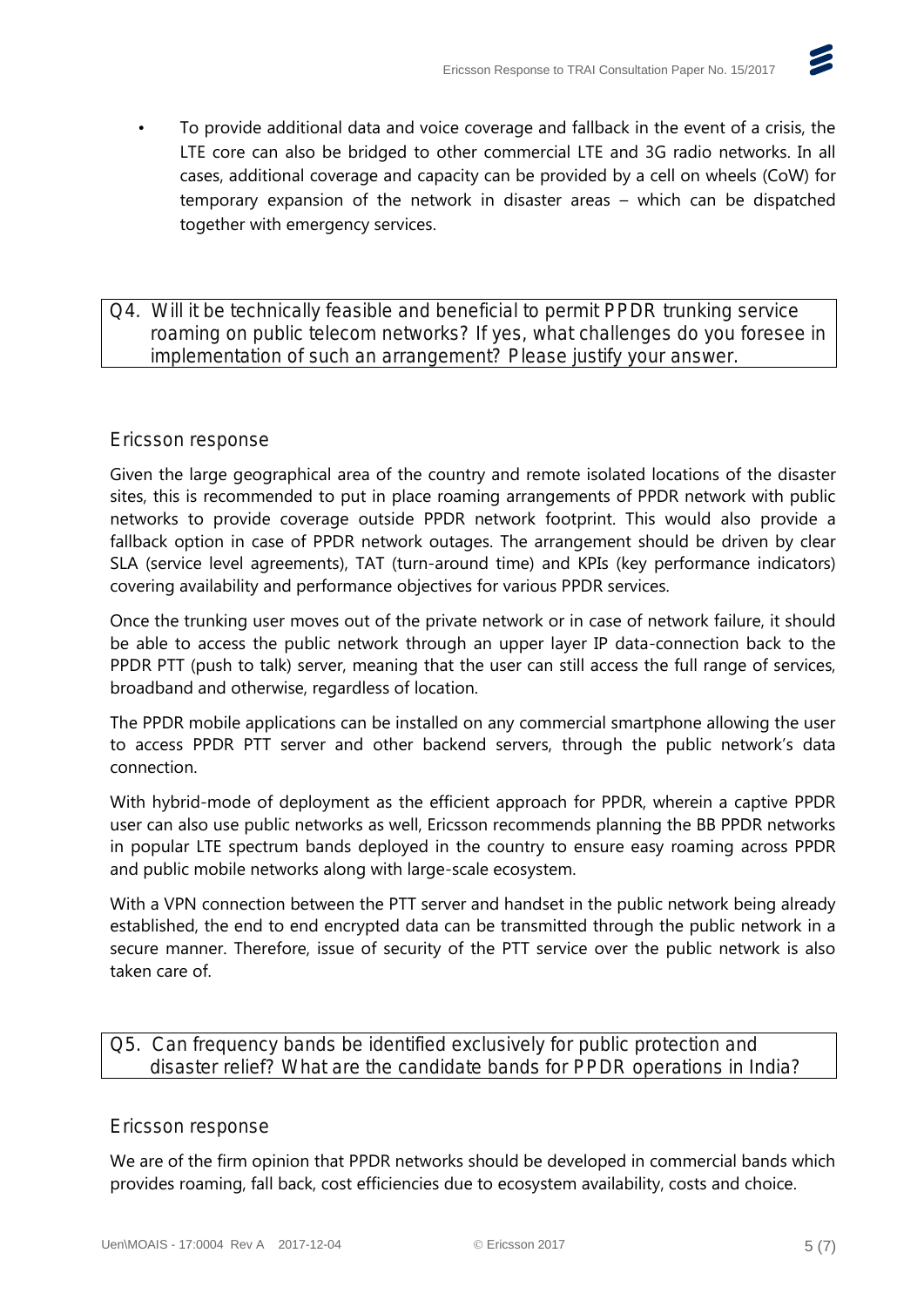

With extensive work done by 3GPP on critical communication for robust critical communication infrastructure using LTE technology which is supported and backed by largest global operators including AT&T and Verizon. There is no need to identify specific spectrum. The global 6.5 billion successful subscriptions on LTE are a measure of trust and conviction in the powerful technologies being created by 3GPP and swift ecosystem availability at lowest price points. Given the size and spread of the LTE networks, LTE becomes the natural choice for PPDR. The PPDR based on LTE can work in any IMT bands specified by 3GPP for LTE technology hence we don't see a need to earmark separate dedicated spectrum for PPDR. Harmonization with commercial spectrum (and not isolation) is what is needed for a successful and efficient public safety communications infrastructure in terms of eco-system availability, roaming, and cost of network deployment and its operations.

The ITU-R Resolution 646 (Rev. WRC-15)<sup>1</sup> encourages administrations to consider parts of the frequency range 694-894 MHz (global) and 406.1-430 MHz, 440-470 MHz and 4 940-4 990 MHz (harmonized for Region 3), when undertaking their national planning for their PPDR applications, in particular broadband, in order to achieve harmonization.

In our view, the spectrum range in the sub-GHz range is a better choice to provide a good blend of coverage, capacity, especially the deep indoors or basements or interiors of localities typical of disaster incidents. A range 852/869/802-824 MHz, in 694-894 MHz (which is global harmonized view), is a good choice providing efficient coverage, capacity, better roaming with public networks, smooth coexistence and good eco-system availability.

Q6. If wideband/broadband PPDR is to be implemented in India, what quantum of spectrum will be needed for such solution for PPDR?

#### Ericsson response

As aforesaid, Ericsson recommends planning the BB PPDR networks in commercial LTE spectrum bands which are deployed in the country, to ensure easy roaming and compatibility between PPDR network and public mobile networks.

According to ECC Report 199<sup>2</sup> titled user-requirements and spectrum needs for future European broadband PPDR systems-

- With proper network planning a spectrum amount in the range of 10 MHz for uplink and another 10 MHz for downlink is sufficient to cover the PP1 (day to day communications) cases addressed in the report.
- It is considered that 10 MHz of spectrum for the uplink and another 10 MHz for the downlink provide enough capacity to meet the core requirements of the PP2 scenarios (large emergencies and public events) presented in the study. It should be noted that

 $\overline{a}$ 

<sup>1</sup> [https://www.itu.int/en/ITU-R/information/Documents/Res.646\(WRC-15\).pdf](https://www.itu.int/en/ITU-R/information/Documents/Res.646(WRC-15).pdf)

<sup>2</sup> <http://www.erodocdb.dk/docs/doc98/official/pdf/ECCRep199.pdf>